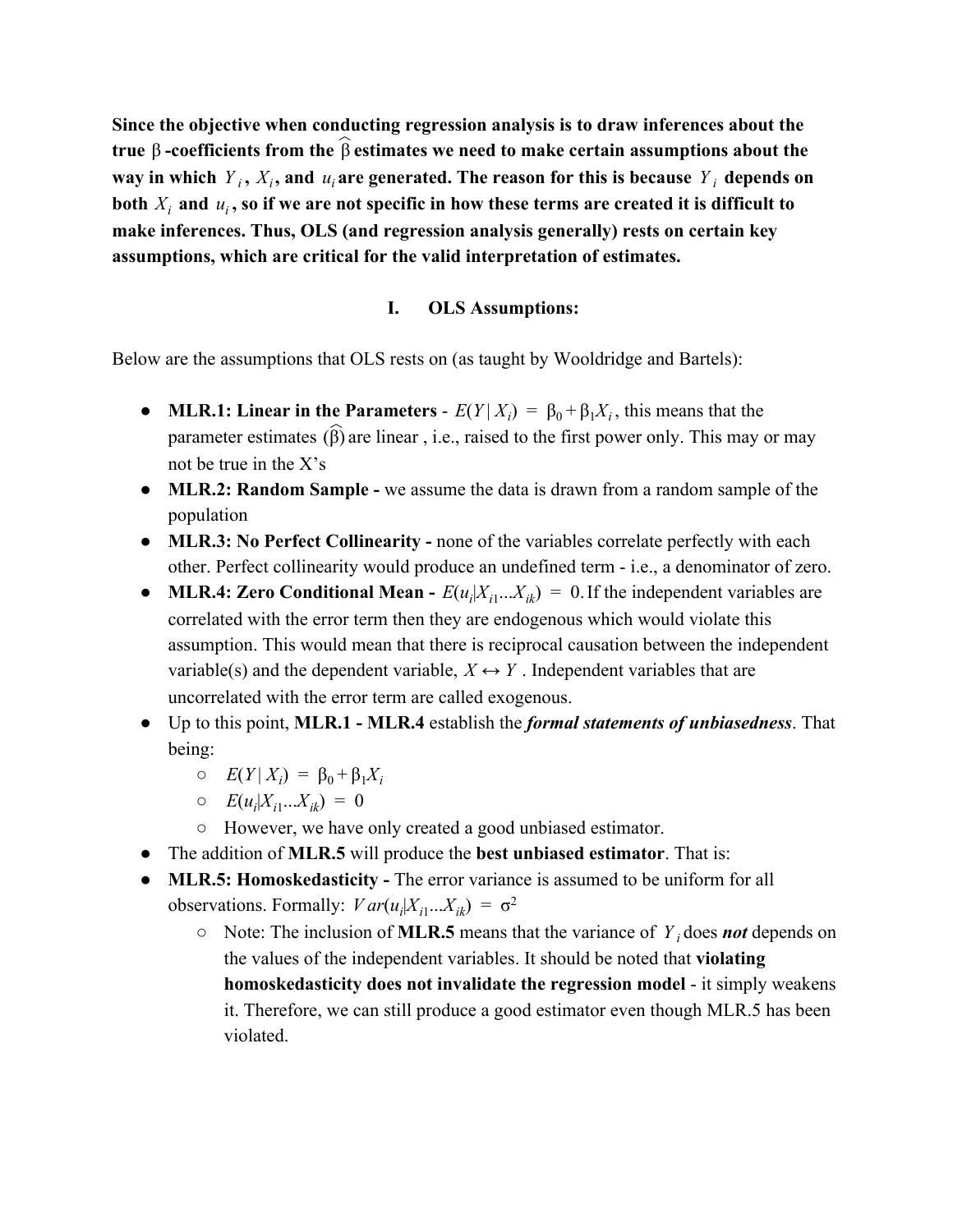- The inclusion of **MLR.5**allows us to produce the *Best Linear Unbiased Estimator (BLUE).* That is finding the one and only regression line that minimizes the sum of squared residuals.
- **MLR.6: Normality of the error term**  $u_i \sim N(0, \sigma^2)$  we assume that the stochastic term (the errors) are **normally distributed with mean zero and a variance of**  $\sigma^2$ .
	- $\circ$  As mentioned above, **MLR.6** does not determine whether the estimates of  $\hat{\beta}$  are good or best. MLR.6 is necessary for deriving statistical inferences from the data.

Although these assumptions are all well and good, often times these assumptions are violated. The question then becomes: if any of these assumptions are violated can we still derive good (or potentially best) linear unbiased estimators? Well, yes and no. In the coming sections I will discuss certain violations to these assumptions, what it means for the estimates, and how (if at all possible) to deal statistically with these issues.

# **II. Multicollinearity: What Happens if the Explanatory Variables are Correlated? 1**

OLS assumes there is **no perfect collinearity**because: if multicollinearity is perfect, then the beta-coefficients are indeterminate and their standard errors are infinite. If multicollinearity is less than perfect, the beta-coefficients can be determined but the standard errors are very large, which lowers the ability to produce precise or accurate estimates.

To summarize the estimation problem:

 $\widehat{\beta}_1...\widehat{\beta}_k$  gives the  $\frac{\partial y}{\partial x}$  in  $\overline{Y}$  as each  $\widehat{\beta}$  changes by one unit holding the rest constant. If *k*  $\hat{\mathbf{C}}$  $\frac{\partial y}{\partial x}$  *in*  $\overline{Y}$  as each  $\widehat{\beta}$  changes by one unit holding the rest constant. If  $x_1$ and  $x_2$  are perfectly collinear  $x_2$  cannot be held constant. As  $x_1$  changes so does  $x_2$ , we therefore cannot estimate the effects of  $x_1$  independently of  $x_2$ .

There are several **sources** of multicollinearity:

- The data collection method
- Constraints on the model or in the population being sampled
	- In other words biased data or heavily skewed data
- Model specification
- Overdetermined model
	- Garbage Can Regression
- Trending data variables that increase or decrease in tandem.
	- For example GDP and personal income.

<sup>&</sup>lt;sup>1</sup> http://psychologicalstatistics.blogspot.com/2013/11/multicollinearity-and-collinearity-in.html <https://www3.nd.edu/~rwilliam/stats2/l11.pdf>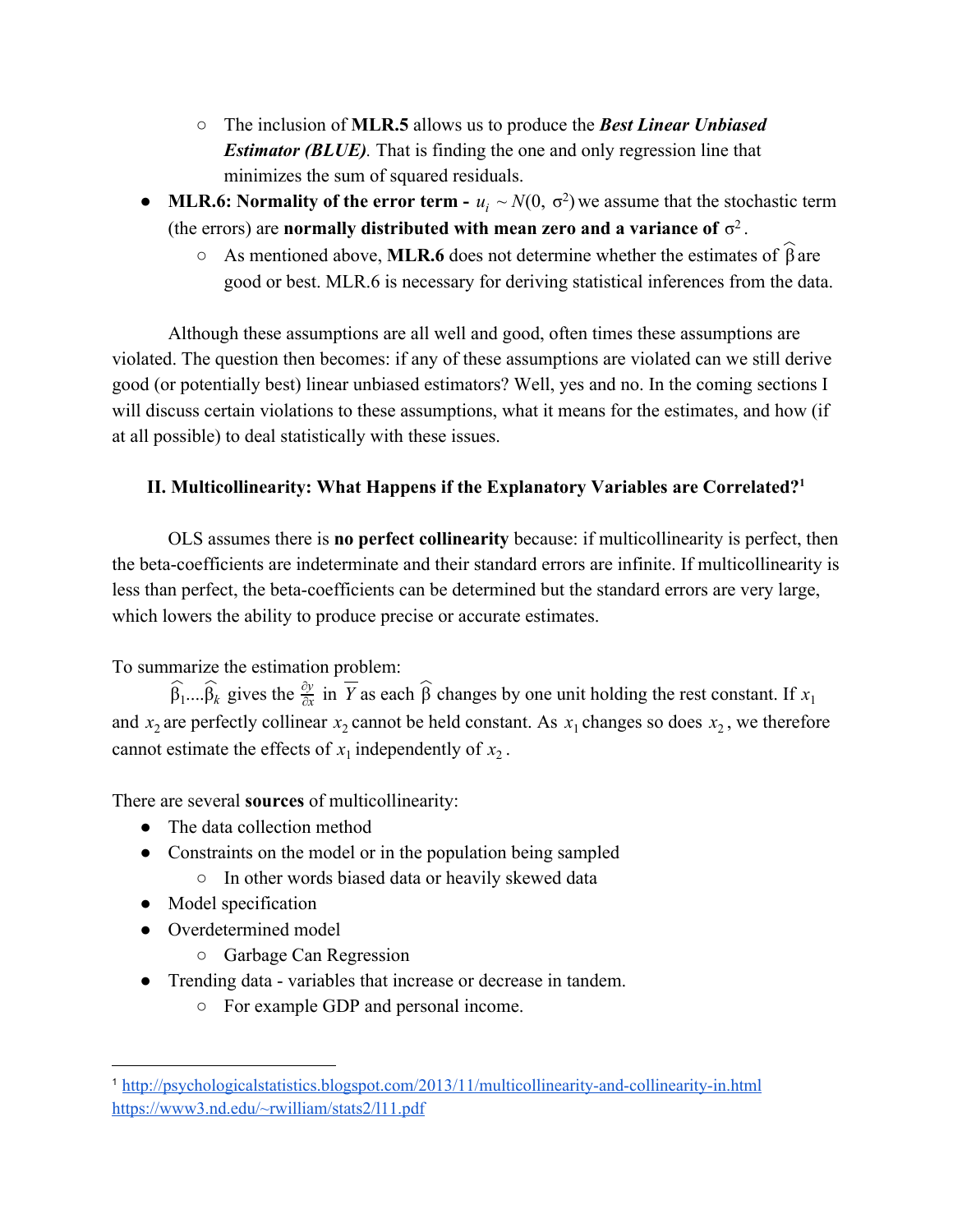There are consequences of multicollinearity w.r.t. how it affects models:

- With high collinearity we encounter:
	- OLS estimators have **large variances**and **covariances**, making precise estimation difficult
	- Confidence intervals tend to be much wider
	- $\circ$  t-statistics of one or more of coefficients tend to be statistically insignificant
	- $\circ$  R<sup>2</sup> can be very high
	- OLS estimators and standard errors are sensitive to small changes in the data

Now that we know that multicollinearity can do, the question is how do we go about checking for it? There is no unique way to check for it, but there are some rules of thumb:

- 1. **High R<sup>2</sup> but few significant t-values.** If  $R^2$  is high (generally in excess of 0.8), the F-test in most cases will be statistically insignificant (meaning that partial slope coefficients are not simultaneously equal to zero). Although a sensible approach, the problem is "it is too strong in the sense that multicollinearity is considered as harmful only when all of the influences of the explanatory variables on Y cannot be disentangled" (Kmenta 1986).
- 2. **High pairwise correlation among regressors.**Generally, when the correlation coefficient between any two regressors is large, then collinearity is a problem.<sup>2</sup> The problem with this rule however, is that high correlations may indicate collinearity but it is not necessary that they be high to have collinearity in any specific case. In other words, collinearity can exist with smaller correlation coefficient values. Basically, in multivariate regression models, the simple zero-order correlation will not provide perfect information because there are just too many variables. Alternatives to this are:
	- a. Subset F-tests look the relation between specific variables
		- i. Problem here is cannot uncover multicollinearity between more than two variables
- 3. **Examination of partial correlations.**Farrar and Glauber (1967) suggested that one should look at the partial correlation coefficient instead of the zero-order correlations. Don't follow this - it's a thing but don't do it.
- 4. **Auxiliary regressions.** Regress each  $X$  on the other  $X$  variables and then look at the  $R^2$ . Klein's rule of thumb (1962) suggest that if the  $R^2$  of one of these auxiliary regressions is greater than the regression of Y on the explanatory variables then multicollinearity is problem.
- 5. **Eigenvalues and condition index.**We can compute the Eigenvalues and then diagnose multicollinearity using the following equation:

<sup>2</sup> Textbooks seem to differ as to what is considered high collinearity between regressors. Most seem to hold by 0.8, however after conversations with some prominent methodologists, I've decided on 0.7 as a good threshold. Again, keep in mind this is just a rule of thumb and not a sacrosanct decree.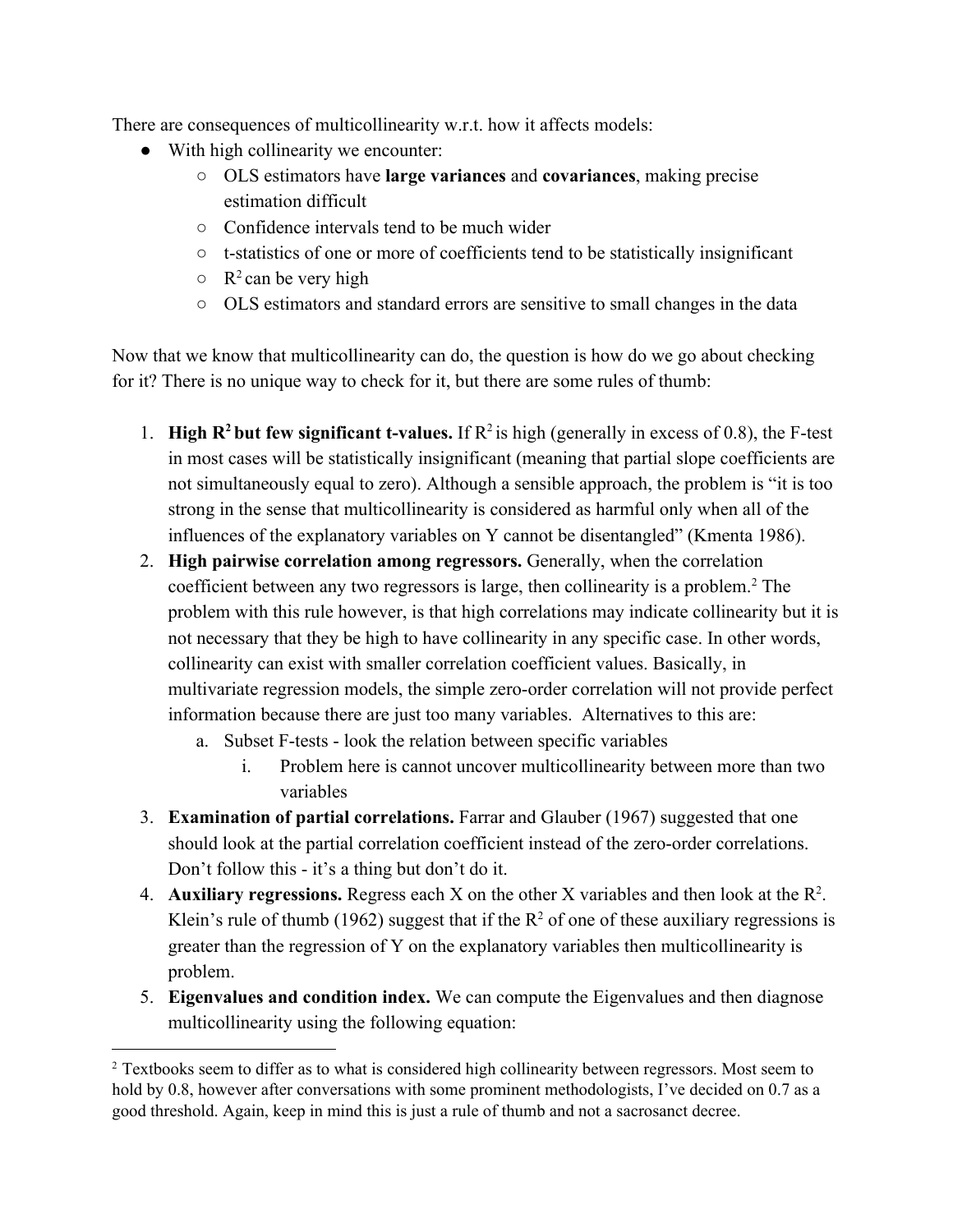*k* = *Minimum Eigenvalue Maximum eigenvalue*

One we have this we can then compute the condition index with is defined as: *Conditional Index* =  $\sqrt{k}$ 

where,  $k = \frac{Maximum \text{ eigenvalue}}{Minimum \text{ Eigenvalue}}$ 

We then have a rule of thumb: if the CI is between 10 and 30 there is moderate to strong collinearity and if it exceeds 30 there is severe collinearity.

- 6. **Scatterplot.** Scatter your X-variables in a visual matrix and eyeball collinearity.
- 7. **Variance Inflating Factor (VIF).**The VIF is a value that indicates how much collinearity is influencing the sampling variance of the coefficients for each independent variable. The general numerical guidelines are  $VIF > 10$ , sqrt(VIF) > 2.

Remedial Measures:

There are two choices when dealing with multicollinearity:

- $\bullet$  1) do nothing
- 2) follow some rules of thumb.
- Do Nothing: sometimes there is nothing you can do with the data. So either get new data, give up the project, or estimate things but realize that your claims of causality are VERY questionable.
- Adjust your model. That is, respecify with different or new variables.
- Transformation of variables. This can be done in many different ways. Sometimes it is to account for nonlinearities in the data itself, sometimes we can add lagged variables to account for dependence of previous values. This should be dictated by other investigatory methods.
- Composite Variables:
	- Factor Analysis
	- Composite Index
- Increase your N. This is easier said than done.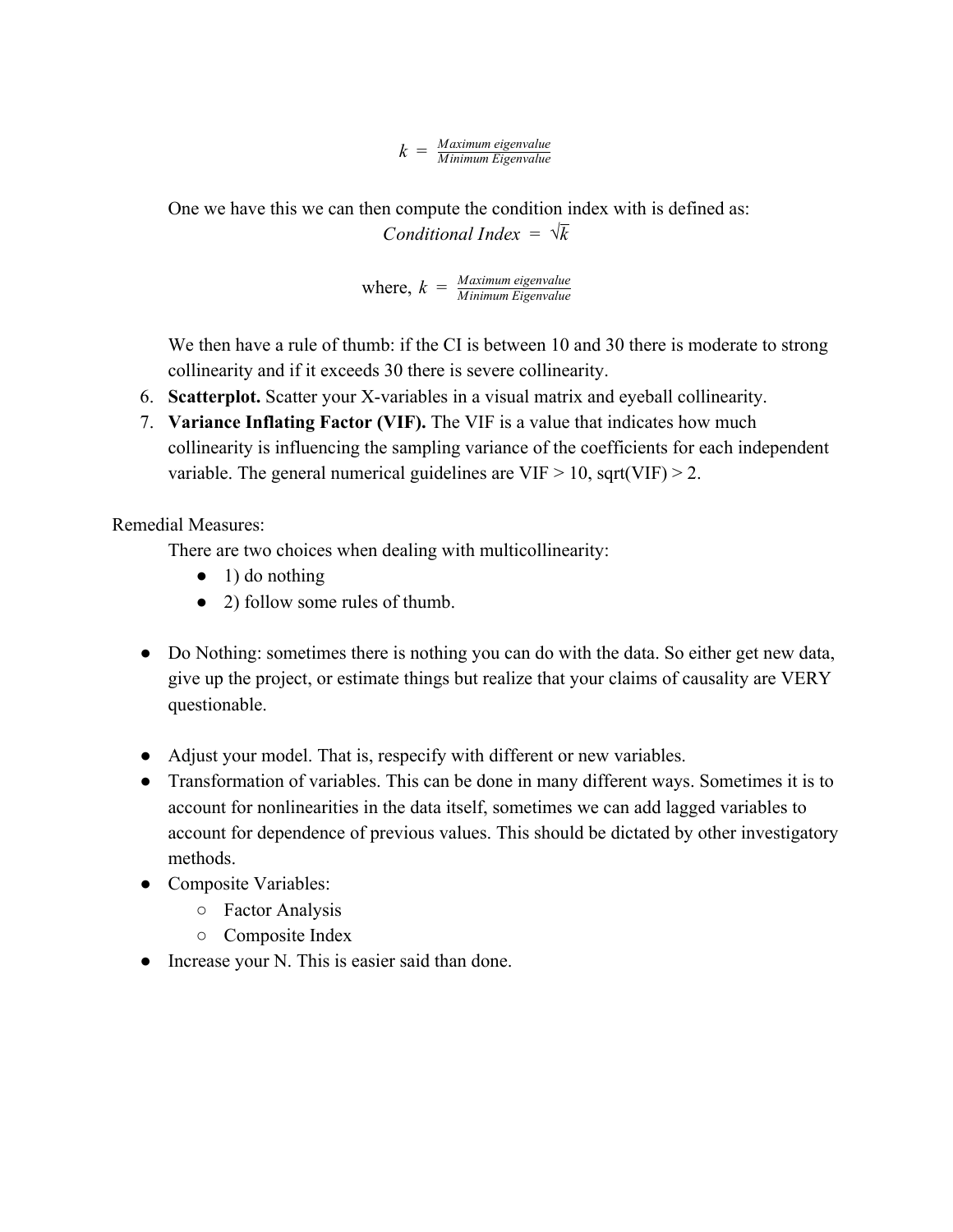#### **III.** Heteroskedasticity: Non-constant Error Variance

Recall the Gauss-Markov Theorem: Under the assumptions of **linearity**, constant **variance, and error independence**, the OLS estimator has **minimum variance**compared to all linear unbiased estimators (it gives you the best standard errors relative to other linear estimations)

If we were to have **heteroskedasticity**: Note that a violation of the constant variance assumption is an **efficiency problem**. Ultimately, these violations will affect the sampling variance of our estimators, and thus our standard errors which affect our statistical inferences.

# *But, even in the face of heteroskedasticity, OLS remains unbiased.*

What this looks like graphically:



If we are meeting OLS assumptions and **homoskedasticity**you'd see **equal variances**across the range of y-hat (fitted values, along x-axis, and residuals along y). Conceptually, the error variances around each x-value would be uniform, as shown below.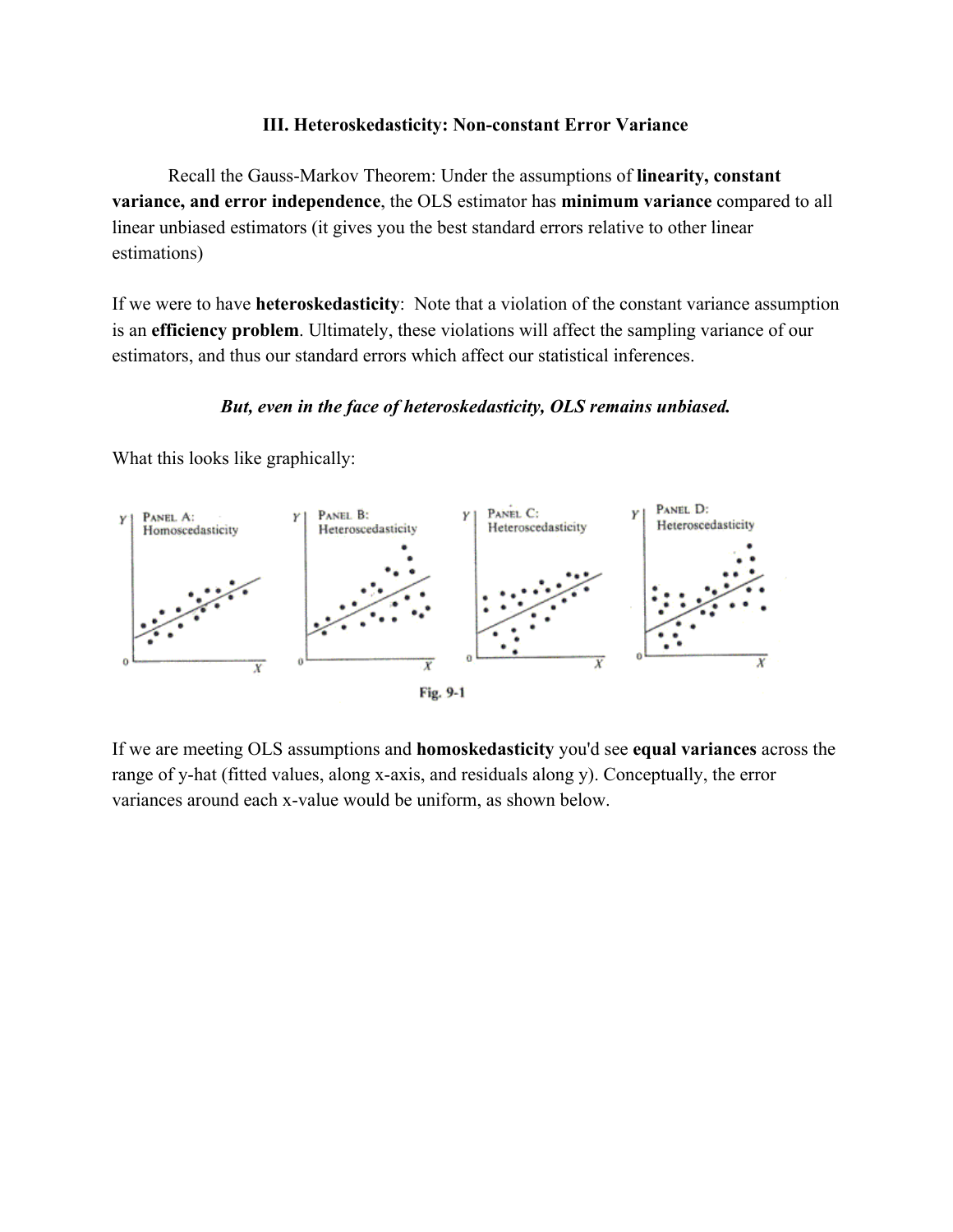

Under **heteroskedasticity**, the error distributions around the x-values would be nonuniform, as seen in the figure below.



Identifying heteroskedasticity:

- 1. Plot residuals against y-hats.
- 2. Plot the residuals against the x's

Tests for heteroskedasticity:

**•** Breusch-Pagan test:

A. Test for whether error variance changes as a function of the independent variables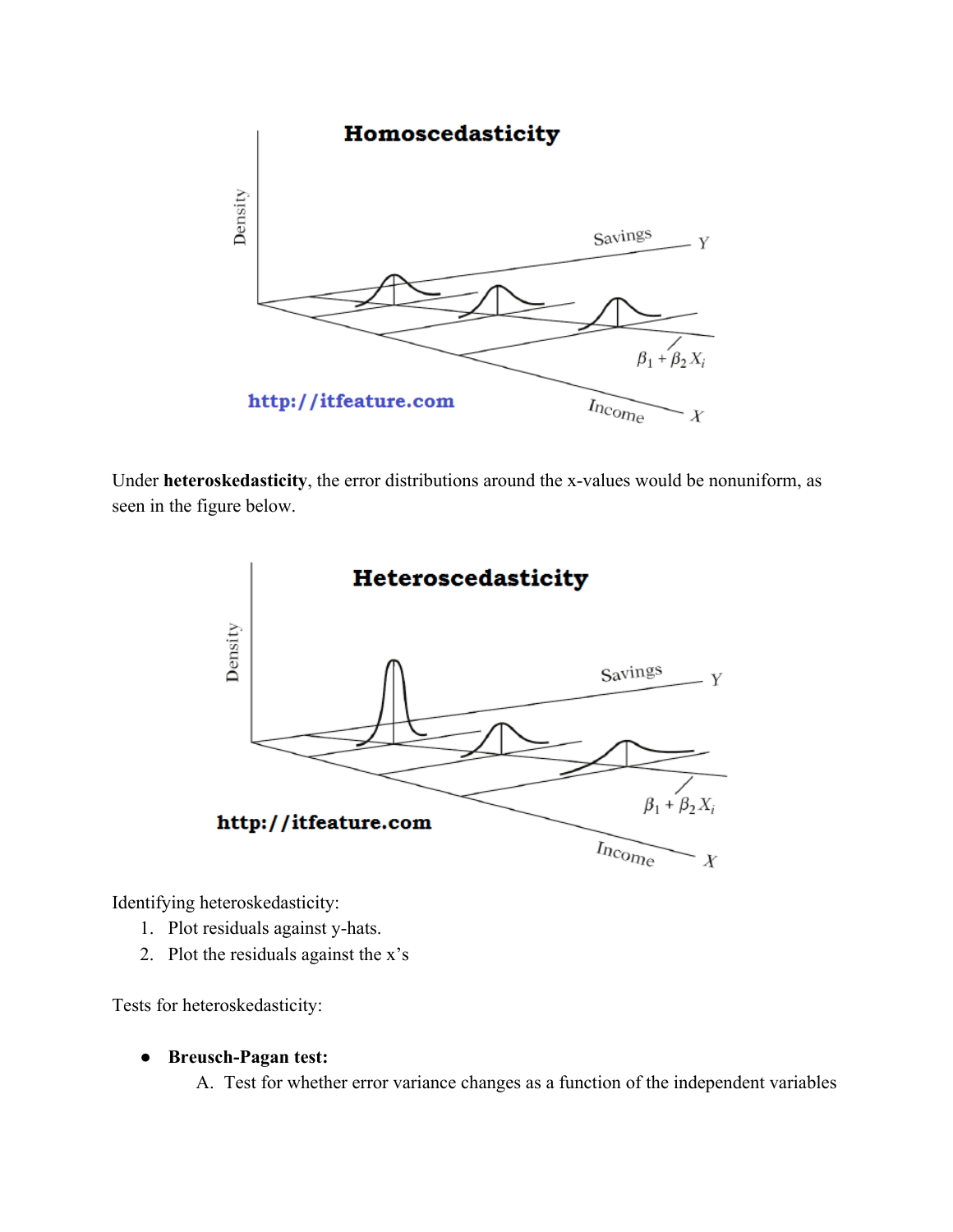- B. One can do a global test OR a covariate-specific test
- In this case our **null hypothesis** is homoskedasticity so if you reject  $H_0$  there's *TROUBLE*. You do **NOT** want to reject the null. Large p-values are "good," in that they suggest you are not violating the homoskedasticity assumption

Correcting for Heteroskedasticity:

- We know that if there is significant heteroskedasticity it is affecting our standard errors, which will be biased. So how do we correct for this?
	- The most common correction is robust standard errors, which are also called "heteroskedastic-consistent standard errors" or "White standard errors" after Albert White - This methods corrects for heteroskedasticity of an unknown form.
	- When variance is known, can use GLS or weighted least squares.
		- Usually we do not know the variance, so GLS is not helpful. We can however estimate the variance, when we do this we use fGLS (or feasible Generalized Least Squares).
		- Note: GLS and fGLS require us to make a lot of assumptions:
			- GLS requires that we know the variance
			- fGLS allows us to estimate the variance, but again this requires that we assume some model for the heteroskedasticity of the data
			- If we are unwilling to make these assumptions we can run OLS and then if we suspect heteroskedasticity we can correct with RSEs. 3

<sup>&</sup>lt;sup>3</sup> In light of King and Roberts and O'Hara and Parmeter it seems that the best approach would be to ALWAYS test for heteroskedasticity of the data and then determine whether we need to fix it with RSEs. Making a priori assumptions about the nature of the data seems unwise.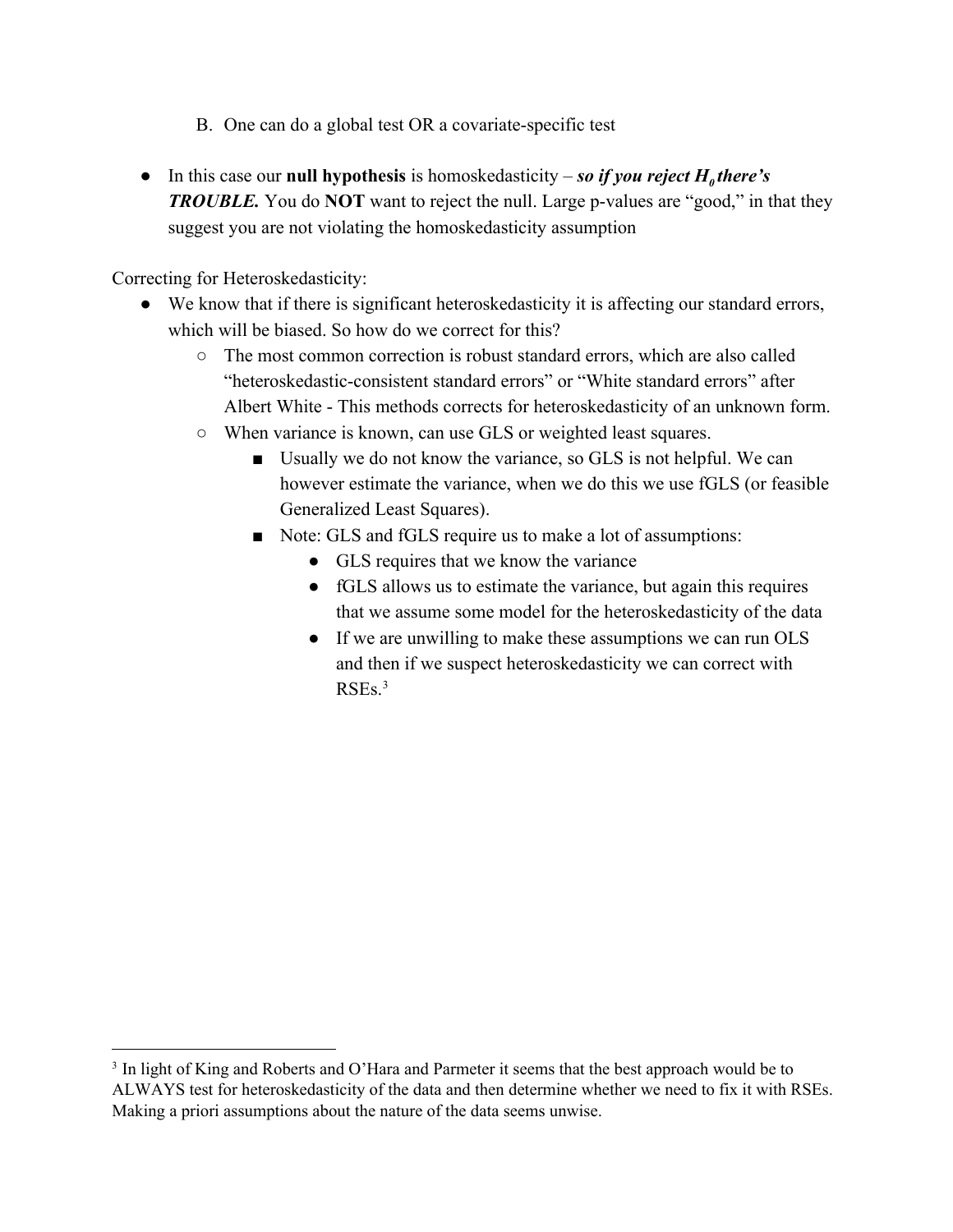#### **IV. Model Specification and Diagnostic Testing:**

Multicollinearity and heteroskedasticity are indeed major issues with data analysis, but there are other problems that can arise. If a model is misspecified then a researcher opens themselves up to potential problems - inefficiency of the estimates, questionable confidence intervals. Model misspecification unlike multicollinearity and heteroskedasticity is not solely a "data issue" it is both a theory and data issue. Any model we estimate is precisely that, an estimate and we must make choices when we model. Some of these are driven by the data we have (the kind of DV we have, what we are looking to make claims about), yet simultaneously the choice of variables are dictated by theory and expectations.

There are a few key things that often lead to specification errors:

- 1. OVB omitted variable bias
- 2. Garbage can regression
- 3. Wrong functional form
- 4. Measurement Errors
- 5. Incorrect Specification of the Error Term
- 6. Assumption that the errors are normally distributed

Consequences of Model Specification Errors:

Underfitting a Model (OVB) Suppose the true model is:

$$
y_i = \beta_0 + \beta_1 x_1 + \beta_2 x_2 + u_i
$$

but instead we model

$$
y_i = \beta_0 + \beta_1 x_1 + u_i
$$

The consequences of omitting  $x_3$  are as follows:

- 1. If the left-out variable is correlated with one that is included in the model, the  $\mathbb{R}^2$  is **nonzero**between the two and the **parameter estimates are inconsistent**.
- 2. If the variables are uncorrelated the **intercept is biased** but  $\hat{\beta}_2$  is unbiased
- 3. The **error variance is incorrectly estimated**
- 4. The variance of  $\hat{\beta}_2$  is a biased estimate of the true  $\beta_2$ .
	- a. As a consequence the **confidence intervals are misleading**

The Consequences of Garbage Can Regression:

1. The OLS estimators of the overspecified model are unbiased and consistent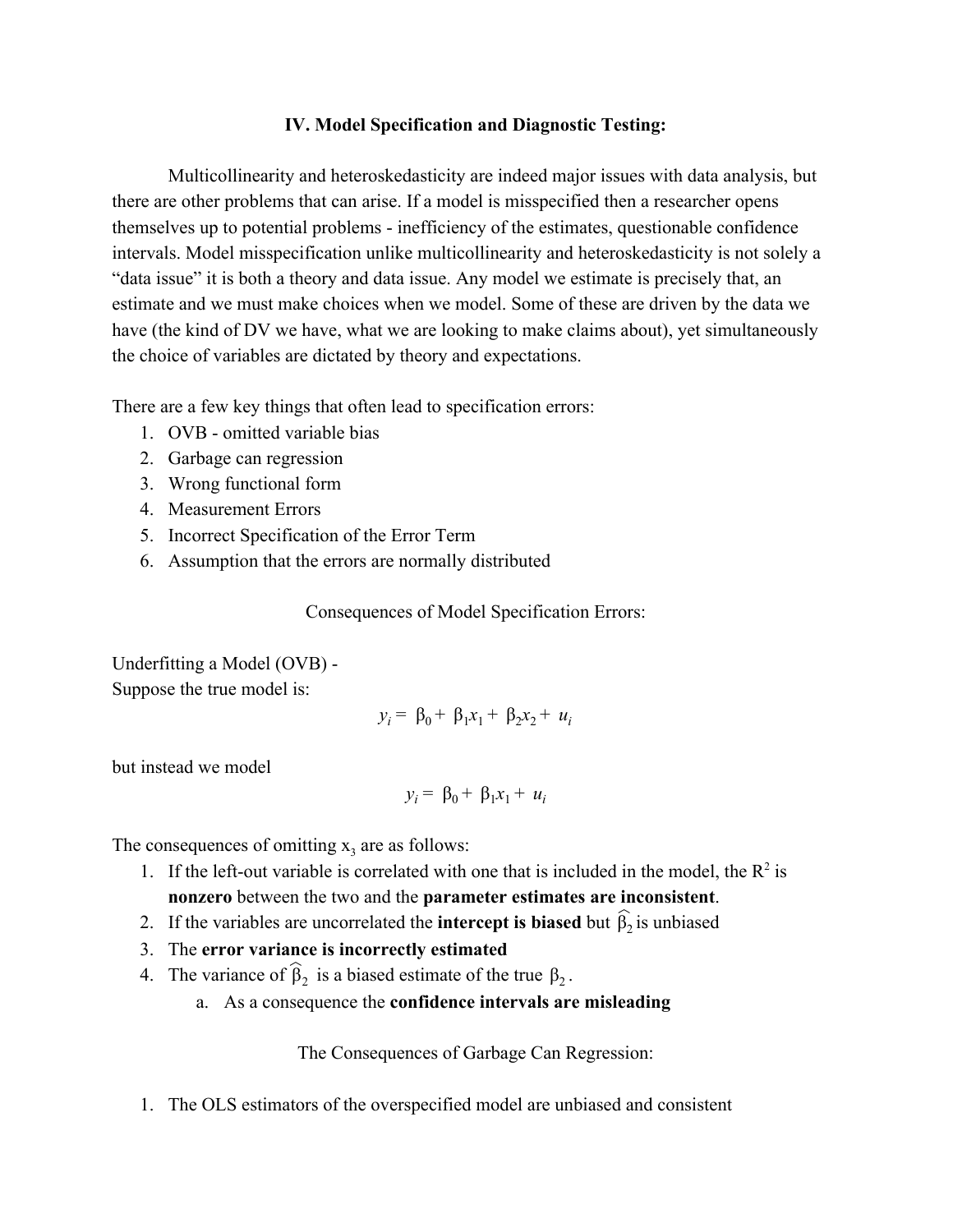- 2. The error variance is correctly estimated
- 3. Confidence intervals are all good
- 4. **The beta coefficients are inefficient**. That is their variances will be generally larger than those of the true betas.

## *In such a case parsimony is the best approach.*

Tests of Specification Errors:

**Detecting Garbage Can regression:** take a look at the F-statistic or the adjusted R<sup>2</sup>

### **Testing for OVB and Incorrect Functional Form:**

- 1. Examination of the residuals: Plot residuals against yhat and the X's, if there are noticeable patterns then we need to investigate models misspecification
- 2. For functional form:
	- a. Plot the residuals against the y-hats and overlay a lowess line. For example see below:



This graph shows that a linear functional form is not appropriate for this dataset. MLR.4 states:  $E(u|x) = 0$ , meaning we are assuming a zero conditional mean. If the expectation of the error term given the independent variables is equal to zero then the independent variables are uncorrelated with the error term (i.e., the independent variables are exogenous). There are two things that can induce a violation of MLR.4; omitted variable bias or specifying an incorrect functional form.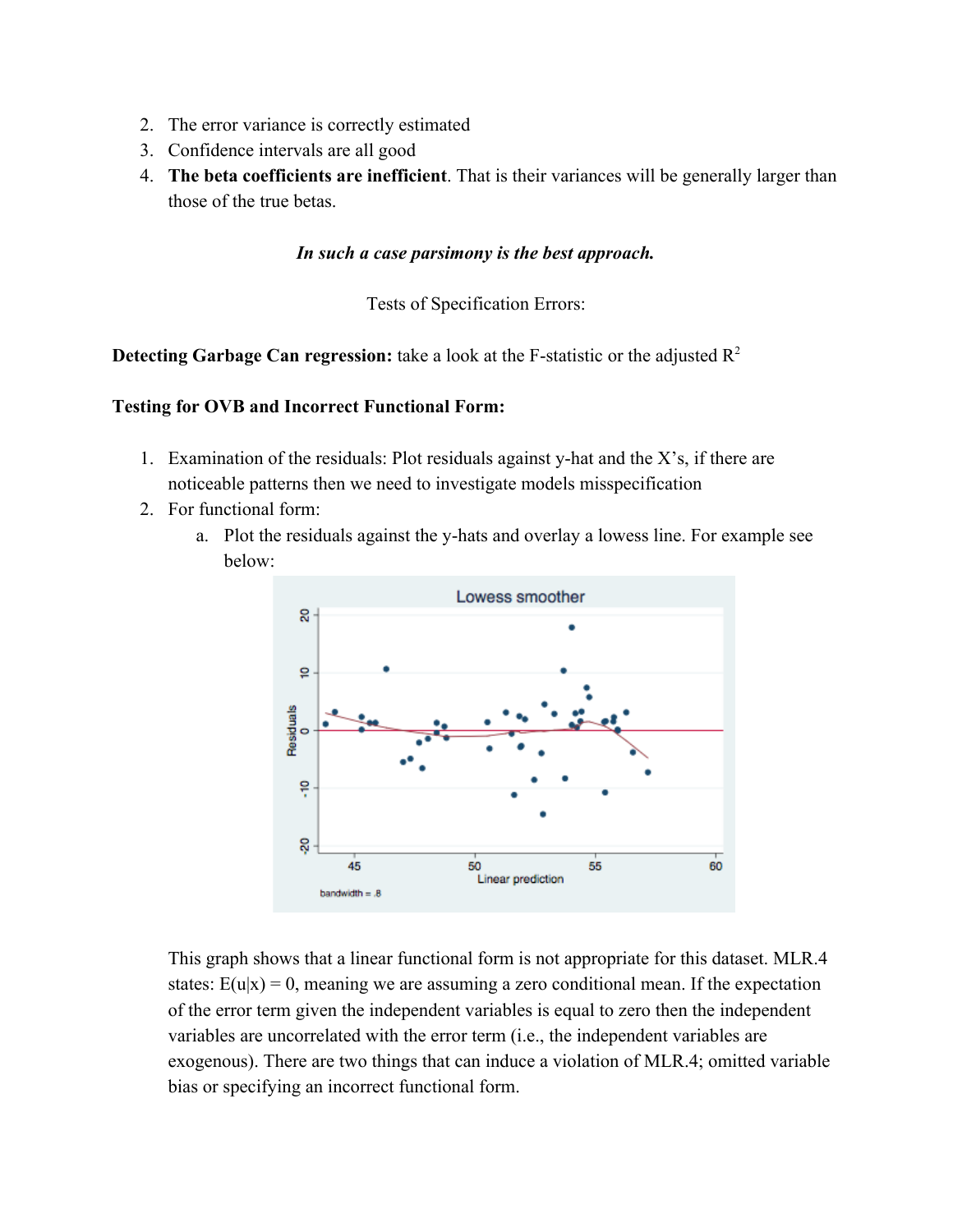The graph above plots the predicted values for the response variable against the residual for each response term. The curvature line (the Lowess smoother) indicates that a linear model is not appropriate for this dataset.



a. Produce partial residual plots for each independent variable ("cprplot" in stata):

As noted in the example above When plotting the component plus residual for union, we see a concave quadratic functional form suggesting that we should make a change in the model to account for the data.

Measurement Error:

- Error in the Dependent Variable:
	- Measurement error in the DV will still produce unbiased beta-estimates, in other words, measurement error in the DV does not destroy the unbiased property of OLS. HOWEVER - the variances and standard errors of the beta-estimates will be unreliable. The estimated variances are now LARGER than in a case without measurement error.
- Error in the Explanatory Variables:
	- This is "a whole nother ball game". Measurement error in the explanatory variables means we can no longer assume:

$$
E(u_i|X_{i1}...X_{ik}) = 0.
$$

 That is, we can no longer assume that the stochastic error is independent of the explanatory variable. Is the error and the explanatory variable(s) are correlated